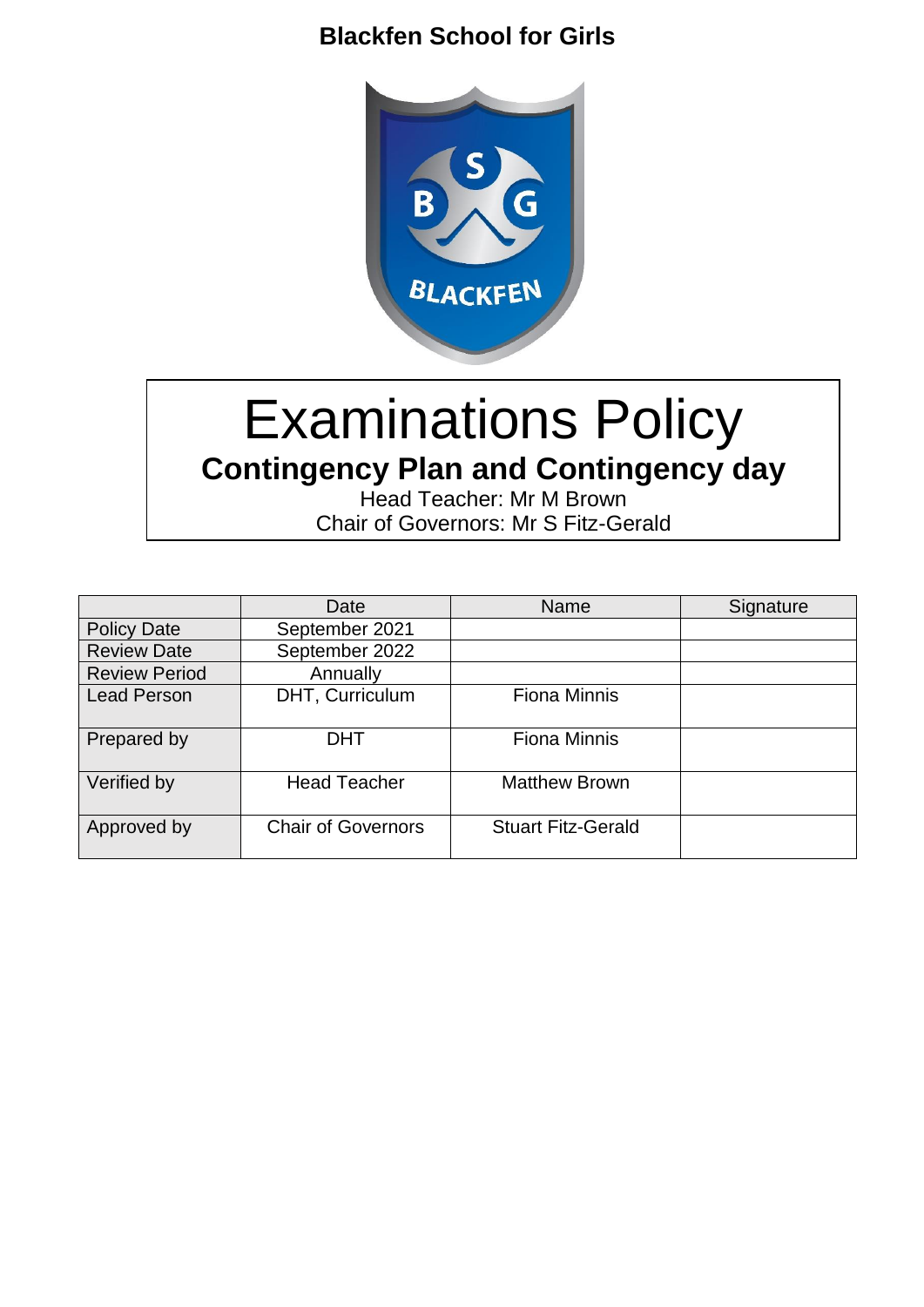# **Examinations policy: Contingency plan in the event of disruption to public examinations at Blackfen School for Girls**

## **1 - Background**

The contingency plan for public examinations is jointly owned by the school Leadership Team and Examinations Office personnel at Blackfen School for Girls.

## **1.2 - Who the plan is for**

The plan is designed for three audiences:

- The Examinations Office personnel who normally deliver examinations at Blackfen School
- The Leadership Team at Blackfen School and staff whom they direct in the day-to-day running of the school
- The Governing Body at Blackfen School

## **1.3 - The purpose of the plan is as follows:**

- i. To ensure that relevant staff in school respond to disruption to examinations in a timely and ordered manner.
- ii. To ensure there is a consistent and effective response across all staff groups in the event of major disruption to the examination system.

#### **1.4 – The outcomes of the plan**

- Students are able to sit public examinations and achieve their qualifications.
- Communication with examination and other relevant bodies ensures that students receive their results and achieve their qualifications.
- Procedures at school are carried out in compliance with regulatory requirements in relation to assessment, marking and standards.

## **1.5 – Qualifications covered by the plan**

The qualifications covered by the plan are primarily large entry, externally assessed examinations delivered in schools. These include GCSEs, AS levels, A levels, Tech levels, BTEC National Diplomas and Cambridge Nationals.

## **1.6 – When the plan would be triggered**

The plan would be triggered in the event of a major disruption to the examination system affecting significant numbers of candidates across several awarding organisations. This could include severe weather, widespread illness, travel disruption, fires, bomb threats, logistical problems or system failures. Any actions taken will be subject to the advice of the official agencies dealing with the specific circumstances being faced, for example the police, Environment Agency or Health Protection Agency.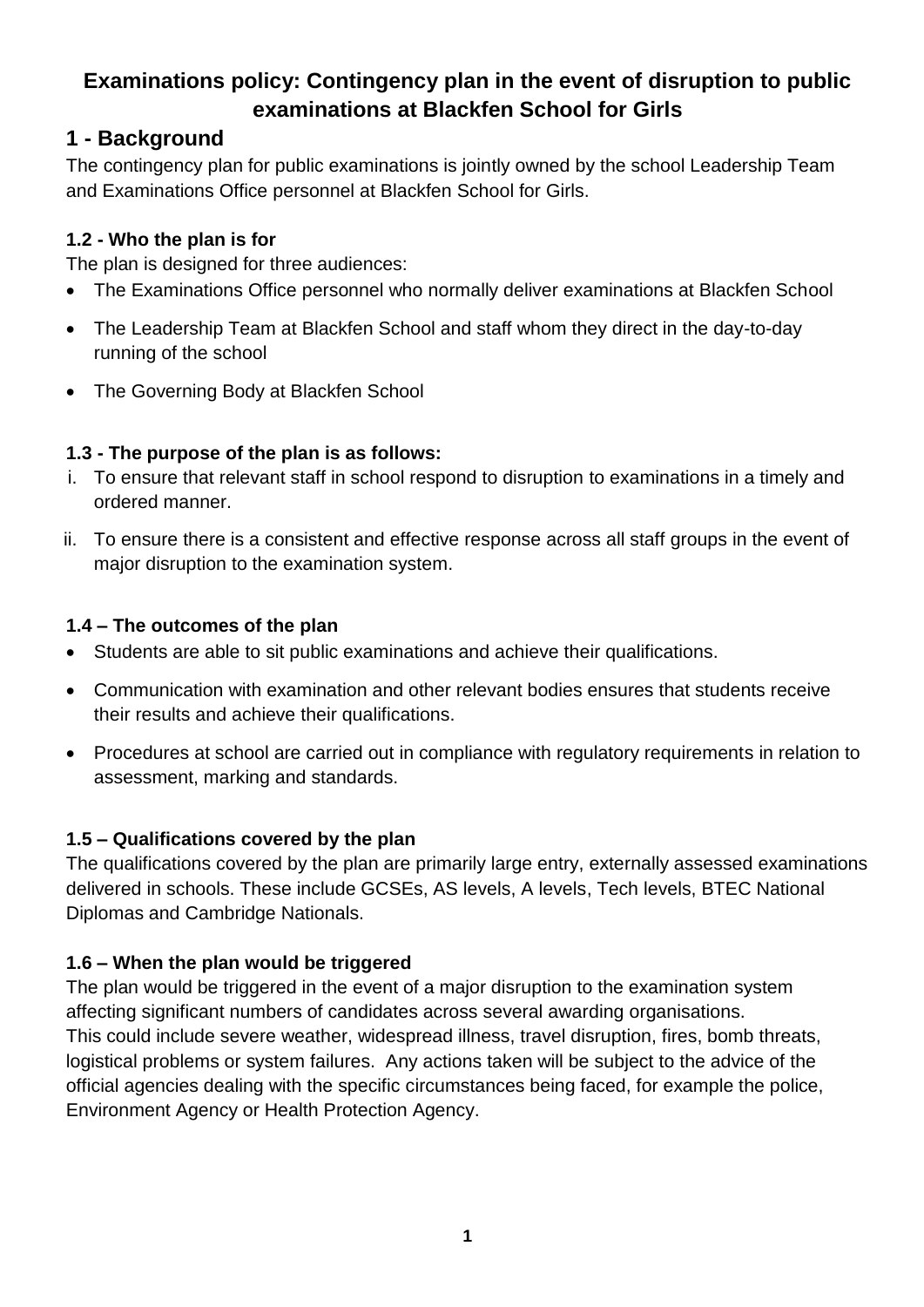#### **1.7 - If planned contingency actions are not sufficient**

If the contingencies set out in this plan are not proving sufficient to tackle the issue, the Headteacher (who is Head of Centre) - or other staff directed by the Headteacher - must take alternative, responsible action, ensuring at all times that procedures at school are carried out in compliance with regulatory requirements in relation to assessment, marking and standards. A written record of alternative decisions must be made as soon as possible after the event and sent to the Headteacher.

#### **1.8 – Reviewing the plan**

The contingency plan for Blackfen School for Girls is reviewed as part of the annual Examinations Review or sooner, if this is appropriate. This plan was updated on 6.3.20 due to the spread of the Coronavirus (Covid-19) and the interruption to the public examinations during 2019 -2020 and 2020 – 2021. Additional information has been added in blue which is specific to 3.1. Scenario 1 *– Disruption of teaching time: the school is closed for an extended period*; and 3.2 Scenario 2 - *Candidates unable to take examinations because of a crisis: the school remains open*.

## **2. Communications**

In the event of a major disruption, communication is an important factor in ensuring an effective and consistent response across all staff in school.

This includes communications between the staff groups in school who are involved in the response, and communication to stakeholders such as examination bodies, candidates, parents or carers and the public.

## **3. Scenarios**

Twelve specific scenarios are set out in this plan relating to widespread disruption of the examination system where contingency plans would be invoked.

The scenarios are set in sequence, following the way in which an examination would be set out to posting examination scripts to the appropriate external agency.

Each scenario sets out the following information:

- The type of scenario
- Who the scenario affects
- When to implement the plan
- One example of the scenario
- Recommended actions for various stakeholders to take
- Specific communication if there is specific communication that should be undertaken with one of the stakeholders: students, school staff, parents and carers.
- Success criteria what a successful resolution of the issue would look like
- For the purpose of the scenarios, 'the school' refers to Examinations Office personnel who are the staff who usually administer the full process of examinations. The 'Examinations Office' personnel are the Examinations Officers. Other administrative and welfare staff may also be called upon to offer assistance.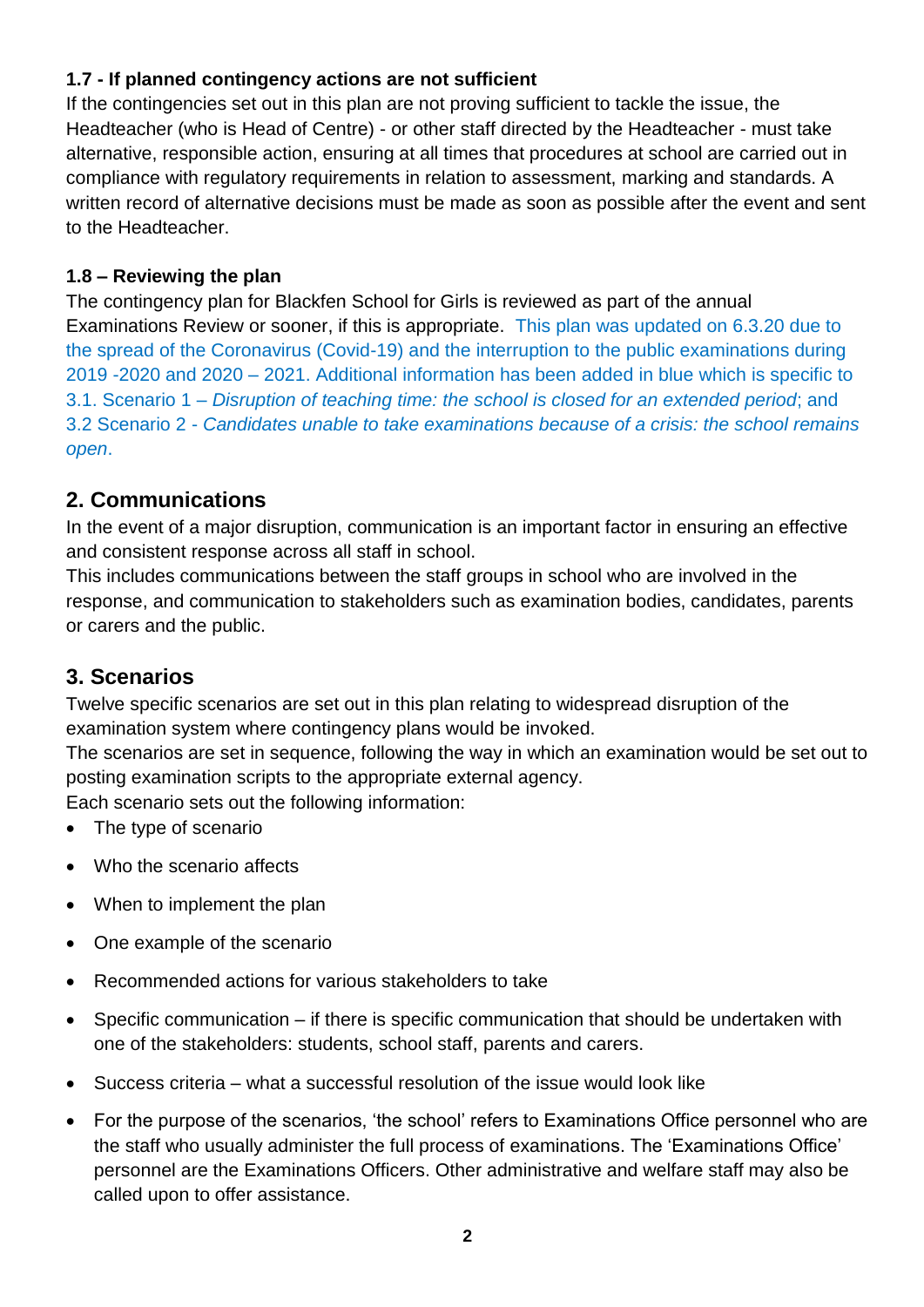• In an emergency context, the Leadership Team line manager and/or other members of the school's Leadership Team can be called upon to manage and supervise public examinations, as directed by the Headteacher. Members of the school Leadership Team may also delegate responsible school leaders to assist in the management of public examinations.

| Type of scenario                   | Disruption to candidates                                                                                                                                                                                                                                                                                                                                                                                                                                                                                                                                                                                   |
|------------------------------------|------------------------------------------------------------------------------------------------------------------------------------------------------------------------------------------------------------------------------------------------------------------------------------------------------------------------------------------------------------------------------------------------------------------------------------------------------------------------------------------------------------------------------------------------------------------------------------------------------------|
| Impact on                          | Teachers, candidates, parents and carers                                                                                                                                                                                                                                                                                                                                                                                                                                                                                                                                                                   |
| When to implement<br>the plan      | In the event that the school is closed, and candidates are unable to attend<br>for an extended period during normal teaching or study supported time,<br>interrupting the provision of normal teaching and learning.                                                                                                                                                                                                                                                                                                                                                                                       |
| Example of<br>scenario             | Severe flooding closes the school                                                                                                                                                                                                                                                                                                                                                                                                                                                                                                                                                                          |
| Recommended<br>actions             | Where there is disruption to teaching time and students miss teaching and<br>learning, the school Leadership Team will take responsibility to prepare<br>students for examinations as usual by taking the actions or similar actions<br>outlines below:<br>Reallocation of examination or teaching venues, e.g. Sherwood Park<br>Primary School or Hurstmere Secondary School;<br>Restructuring the school day and staff teaching timetables for<br>examination candidates to facilitate additional lessons;<br>Advise candidates, where appropriate, to sit examinations in the next<br>available series. |
| Specific<br>communication          | The school will communicate with parents, carers and students via electronic<br>and hard copy texts about the potential for disruption to teaching time and<br>plans to address this issue.                                                                                                                                                                                                                                                                                                                                                                                                                |
| Success criteria                   | Students continue to be taught either through an alternative method of<br>learning or at an alternative venue.                                                                                                                                                                                                                                                                                                                                                                                                                                                                                             |
| Further advice and<br>linformation | The school will follow guidance on emergency planning, making use of<br>advice on severe weather from the Department for Education, as well as the<br>statutory guidance on school closures.                                                                                                                                                                                                                                                                                                                                                                                                               |

#### **3.1 Scenario 1 – Disruption of teaching time: the school is closed for an extended period**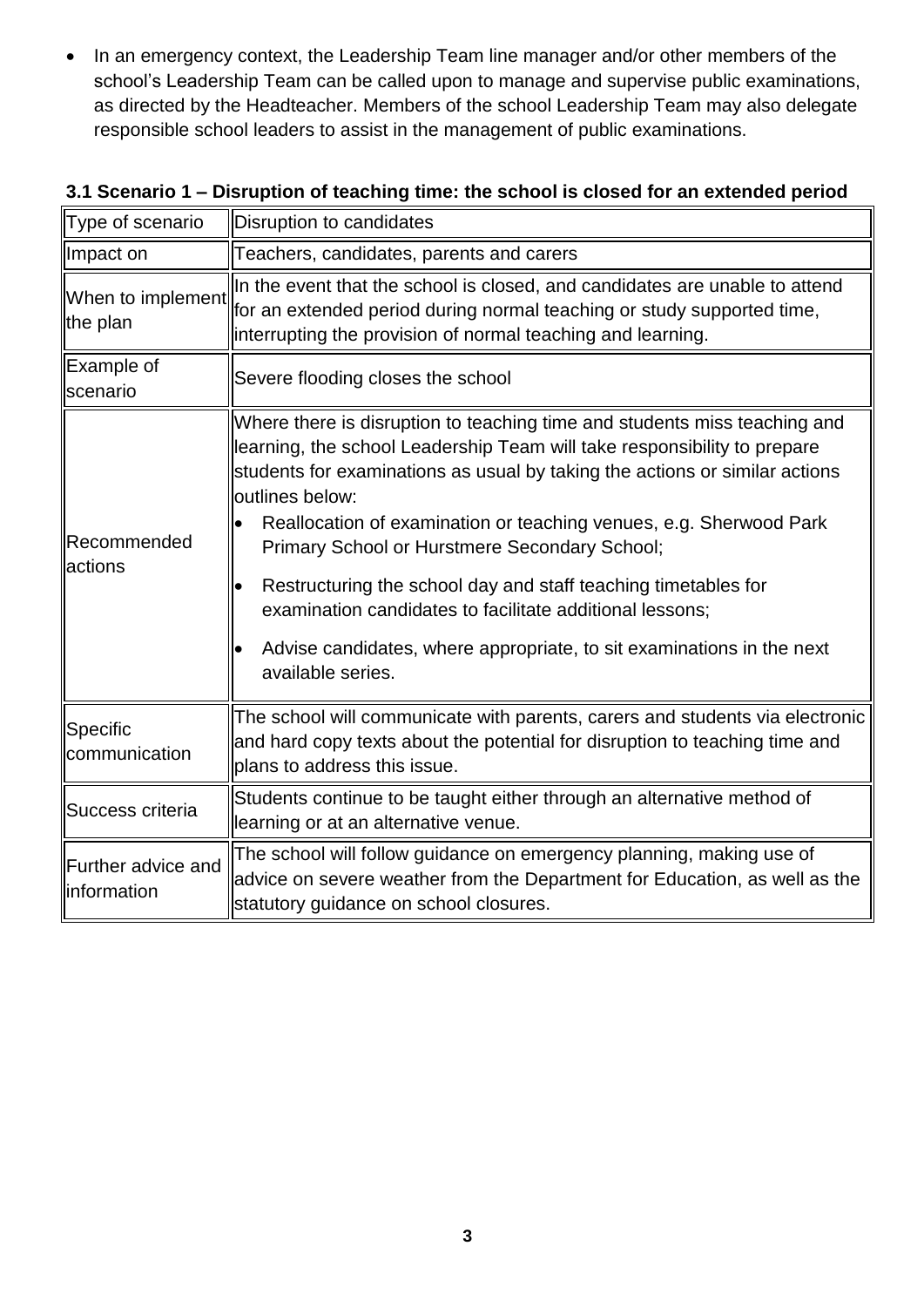## **3.1 Scenario 1 – Additional information. Disruption of teaching time: the school is closed for an extended period**

| Type of scenario                         | Disruption to candidates                                                                                                                                                                                                                                                                                                                                                                                                                                                                                                                                                                                   |
|------------------------------------------|------------------------------------------------------------------------------------------------------------------------------------------------------------------------------------------------------------------------------------------------------------------------------------------------------------------------------------------------------------------------------------------------------------------------------------------------------------------------------------------------------------------------------------------------------------------------------------------------------------|
| Impact on                                | Teachers, candidates, parents and carers                                                                                                                                                                                                                                                                                                                                                                                                                                                                                                                                                                   |
| When to<br>implement the<br>plan         | In the event that the school is closed, and candidates are unable to attend for<br>an extended period during normal teaching or study supported time,<br>interrupting the provision of normal teaching and learning.                                                                                                                                                                                                                                                                                                                                                                                       |
| <b>Example of</b><br>scenario            | The school is closed by instruction of Public Health England due to the impact<br>of Coronavirus (Covid-19).                                                                                                                                                                                                                                                                                                                                                                                                                                                                                               |
| <b>Recommended</b><br>lactions           | Where there is disruption to teaching time and students miss teaching and<br>learning, the school Leadership Team will take responsibility to prepare<br>students for examinations as usual by taking the actions or similar actions<br>outlines below:<br>Reallocation of examination or teaching venues, e.g. Sherwood Park<br>Primary School or Hurstmere Secondary School;<br>Restructuring the school day and staff teaching timetables for examination<br>candidates to facilitate additional lessons;<br>Advise candidates, where appropriate, to sit examinations in the next<br>available series. |
| Specific<br>communication                | The school will communicate with parents, carers and students via electronic<br>and hard copy texts about the potential for disruption to teaching time and<br>plans to address this issue.                                                                                                                                                                                                                                                                                                                                                                                                                |
| Success criteria                         | Students continue to be taught either through an alternative method of<br>learning (see the Remote Learning Policy) or at an alternative venue.                                                                                                                                                                                                                                                                                                                                                                                                                                                            |
| <b>Further advice</b><br>and information | The school will follow guidance on emergency closure by Public Health<br>England and the Department for Education, as well as guidance by Ofqual on<br>recording students' incapacity to prepare for or to sit public examinations and<br>how to manage the outcome of missing scheduled examinations.                                                                                                                                                                                                                                                                                                     |

## **3.2 Scenario 2 – Candidates are unable to take examinations because of a crisis: the school remains open**

| Type of scenario               | Disruption to candidates                                                                                                                        |
|--------------------------------|-------------------------------------------------------------------------------------------------------------------------------------------------|
| ∥Impact on                     | Examinations Office personnel, teachers, candidates, parents and carers                                                                         |
| When to                        | $\ $ In the event that candidates are unable to attend examination centres to take $\ $<br>$\ $ implement the plan $\ $ examinations as normal. |
| Example of<br><b>Iscenario</b> | $\parallel$ A sickness bug means that a number of candidates are not able to attend a<br>centre to take an examination.                         |
| <b>Recommended</b><br>lactions | The school will liaise with candidates to identify whether the examination<br>can be sat at an alternative venue in agreement with the relevant |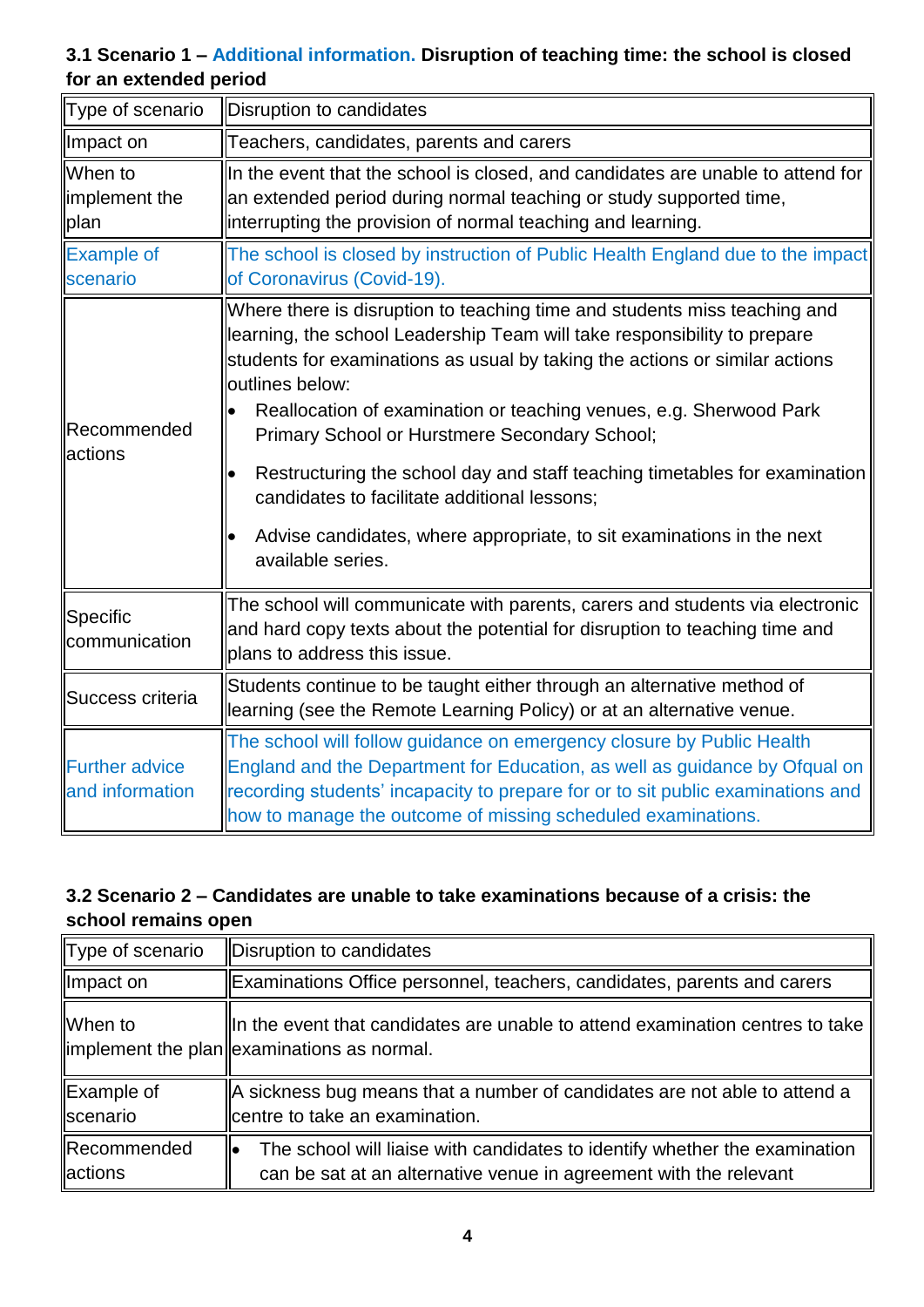|                           | awarding organisations.<br>The school will offer candidates the opportunity to sit any examinations<br>missed at the next available series and will apply to awarding<br>organisations for special consideration for candidates where they have<br>met the minimum requirements for this to be the case. |
|---------------------------|----------------------------------------------------------------------------------------------------------------------------------------------------------------------------------------------------------------------------------------------------------------------------------------------------------|
| Specific<br>communication | The school will communicate with relevant awarding organisations at the<br>outset to make them aware of the issue. The school will also communicate<br>with parents, carers and candidates regarding solutions to the issue.                                                                             |
| Success criteria          | Candidates are able to sit examinations with minimum disruption or<br>ladditional stress to them.                                                                                                                                                                                                        |
| llinformation             | Further advice and The school will follow JCQ's guidance on special consideration and<br>alternative site arrangements as set out on the JCQ website.                                                                                                                                                    |

## **3.2 Scenario 2 – Additional information. Candidates are unable to take examinations because of a crisis: the school remains open**

| Type of scenario               | Disruption to candidates                                                                                                                                                                                                                                                                                                                                                                                                                                    |
|--------------------------------|-------------------------------------------------------------------------------------------------------------------------------------------------------------------------------------------------------------------------------------------------------------------------------------------------------------------------------------------------------------------------------------------------------------------------------------------------------------|
| Impact on                      | Examinations Office personnel, teachers, candidates, parents and carers                                                                                                                                                                                                                                                                                                                                                                                     |
| <b>I</b> When to               | In the event that candidates are unable to attend examination centres to take<br>limplement the plan  examinations as normal.                                                                                                                                                                                                                                                                                                                               |
| <b>Example of</b><br>scenario  | The spread of Coronavirus means that a number of candidates are not able<br>to attend Blackfen School in order to take an examination.                                                                                                                                                                                                                                                                                                                      |
| <b>Recommended</b><br>lactions | The school will liaise with candidates to identify whether the examination<br>can be sat at an alternative venue in agreement with the relevant<br>awarding organisations.<br>The school will offer candidates the opportunity to sit any examinations<br>missed at the next available series and will apply to awarding<br>organisations for special consideration for candidates where they have<br>met the minimum requirements for this to be the case. |
| Specific<br>communication      | The school will communicate with relevant awarding organisations at the<br>outset to make them aware of the issue. The school will also communicate<br>with parents, carers and candidates regarding solutions to the issue.                                                                                                                                                                                                                                |
| Success criteria               | Candidates are able to sit examinations with minimum disruption or additional<br>stress to them.                                                                                                                                                                                                                                                                                                                                                            |
| llinformation                  | The school will follow Ofqual guidance on requesting special consideration in<br>Further advice and these circumstances and provide additional communication with next stage<br>providers, such as colleges and universities, in the case of students not<br>having specific examination results.                                                                                                                                                           |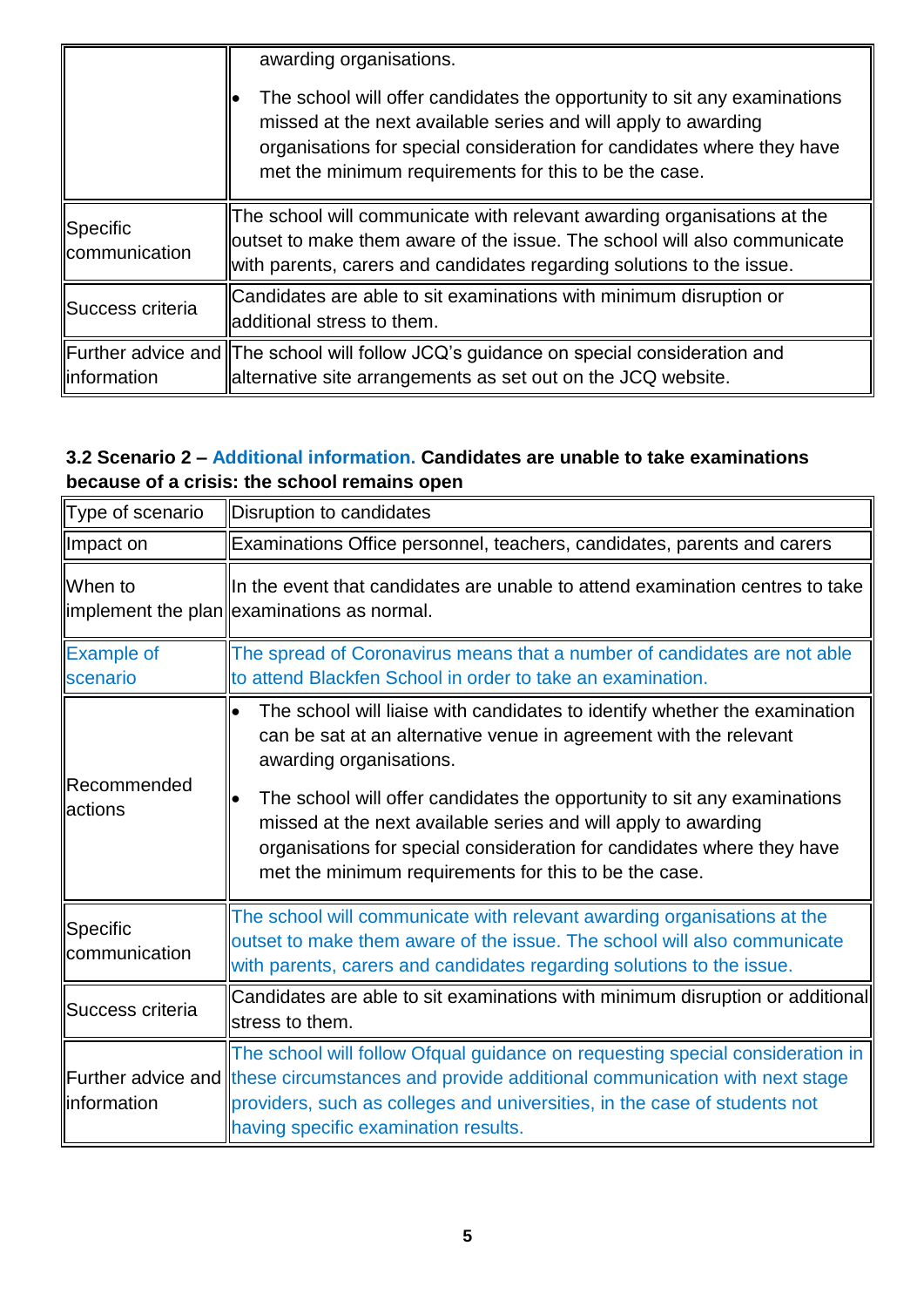#### **3.3 Scenario 3 – Disruption in the daily management of examinations: unexpected absence of Examinations Office personnel**

| Type of scenario                | Unplanned absence of Examinations Office personnel                                                                                                                                                                                                                                                      |
|---------------------------------|---------------------------------------------------------------------------------------------------------------------------------------------------------------------------------------------------------------------------------------------------------------------------------------------------------|
| ∥Impact on                      | Candidates, Examinations Office personnel other than Examinations Officers                                                                                                                                                                                                                              |
| When to<br>limplement the plan  | In the event that both Examinations Officers are absent unexpectedly                                                                                                                                                                                                                                    |
| Example of<br>scenario          | Unexpected illness, transport problems or other unplanned issues mean that<br>there are no Examinations Officers on site to manage examinations.                                                                                                                                                        |
| <b>IRecommended</b><br>lactions | The Leadership Team line manager will inform the Headteacher and<br>$\bullet$<br>Deputy Headteachers of the situation immediately.                                                                                                                                                                      |
|                                 | The Leadership Team line manager will assume responsibility for<br>$\bullet$<br>managing all examinations on the day and will direct students, invigilators<br>and additional staff, as required, to ensure that examinations run<br>according to JCQ regulations and standards.                        |
| Specific<br>communication       | The Leadership Team line manager will inform the Headteacher and<br>Deputy Headteachers of the absence of both Examinations Officers<br>immediately.                                                                                                                                                    |
|                                 | The Leadership Team line manager will communicate with the Cover<br>Manager to ensure sufficient staff are able to support students and<br>invigilators.                                                                                                                                                |
| Success criteria                | Candidates are able to sit examinations with minimum disruption or additional<br>stress to them.                                                                                                                                                                                                        |
| linformation                    | The Leadership Team line manager will seek JCQ's guidance on sending<br>Further advice and examination scripts for marking; the 'secure storage of scripts' (to be found<br>on the JCQ website), as well as check the guidance on the 'Life of a script'<br>which is also available on the JCQ website. |

## **3.4 Scenario 4 – Disruption in the distribution of examination papers**

| Type of scenario               | Transport or delivery                                                                                                                                                                                                                                                         |
|--------------------------------|-------------------------------------------------------------------------------------------------------------------------------------------------------------------------------------------------------------------------------------------------------------------------------|
| Impact on                      | Examinations Office personnel, candidates                                                                                                                                                                                                                                     |
| When to implement<br>∥the plan | $\ $ In the event that there is a disruption to the distribution of examination<br>papers to centres in advance of examinations.                                                                                                                                              |
| Example of scenario            | $\parallel$ A courier delivers a wrong set of examination papers to a centre.                                                                                                                                                                                                 |
| Recommended<br><b>actions</b>  | The school will source alternative couriers for delivery of hard copies.<br>The school will request electronic access to examination papers via a<br>secure external network.<br>The school will ensure that copies are received, made and stored<br>under secure conditions. |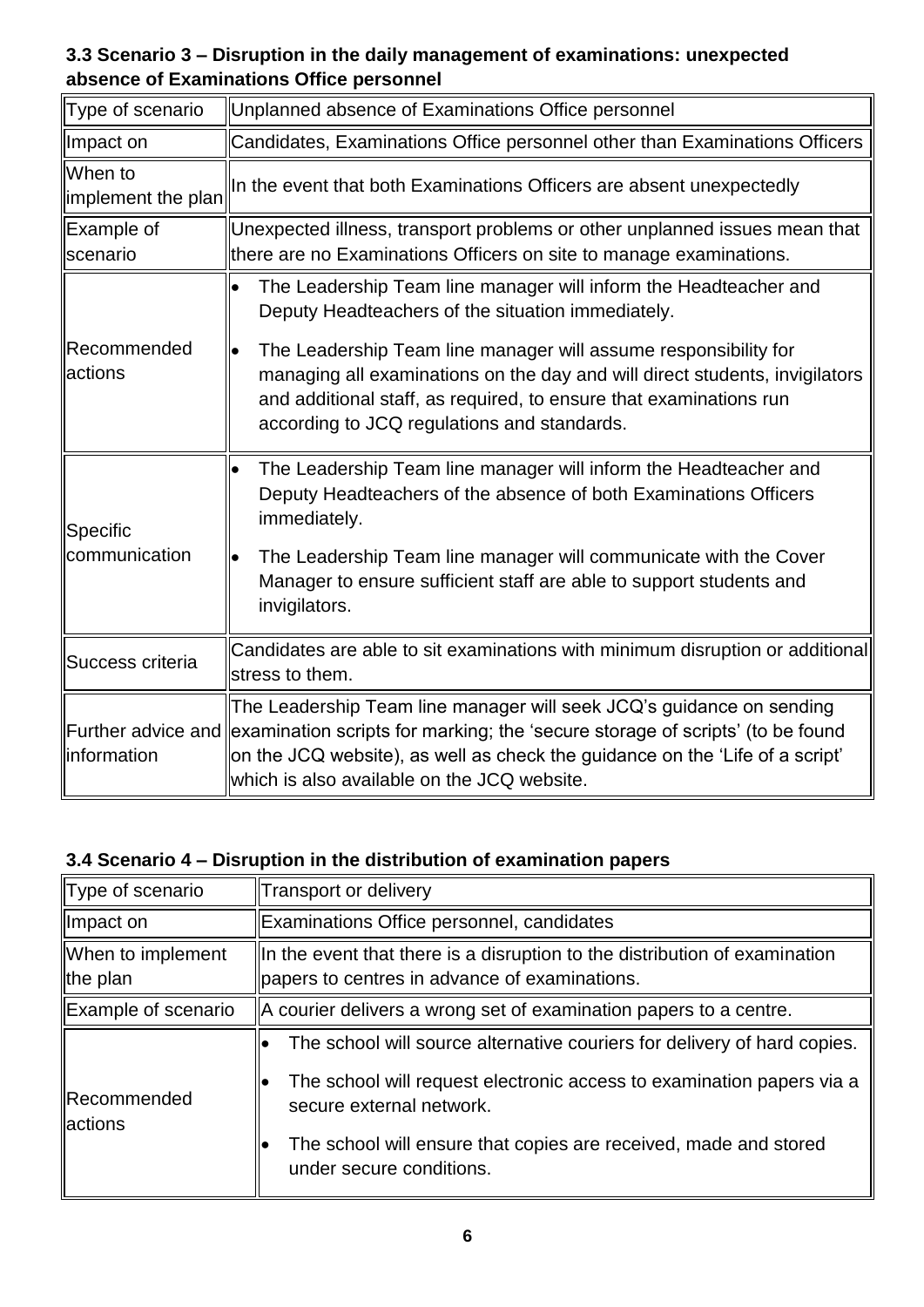| Specific         | The school will communicate with awarding organisations to organise                                 |
|------------------|-----------------------------------------------------------------------------------------------------|
| communication    | alternative delivery of papers.                                                                     |
| Success criteria | Students are able to proceed with taking examinations without having to<br>reschedule examinations. |

## **3.5 Scenario 5 – Disruption to the transportation of completed examination scripts**

| Type of scenario                      | Transport or delivery                                                                                                                                                                                                                                                                                                                  |
|---------------------------------------|----------------------------------------------------------------------------------------------------------------------------------------------------------------------------------------------------------------------------------------------------------------------------------------------------------------------------------------|
| ∥Impact on                            | <b>Examinations Office personnel</b>                                                                                                                                                                                                                                                                                                   |
| the plan                              | When to implement $\ $ In the event that there is a delay in normal collection arrangements for<br>completed examination scripts.                                                                                                                                                                                                      |
| Example of scenario                   | $\parallel$ A courier contacts a centre to report a problem about picking up scripts on<br>time.                                                                                                                                                                                                                                       |
| <b>IRecommended</b><br><b>actions</b> | The school will seek advice from awarding organisations and their<br>lo<br>normal collection agency regarding collection.<br>The school will not make its own arrangements for transportation without<br>approval from awarding organisations, in order to ensure secure storage<br>of completed examination scripts until collection. |
| Specific<br>communication             | The school will communicate with relevant awarding organisations at the<br>outset to resolve the issue.                                                                                                                                                                                                                                |
| Success criteria                      | Scripts are stored 'securely' in line with JCQ guidance. Scripts are collected<br>and delivered to awarding organisations with the minimum of delay.                                                                                                                                                                                   |
| Further advice and<br>linformation    | $\parallel$ The school will follow JCQ guidance regarding the 'secure storage of<br>scripts' on the JCQ website as well as check the guidance on the 'Life of a<br>script also available on the JCQ website.                                                                                                                           |

#### **3.6 Scenario 6 – Centres are unable to open as normal during the examination period**

| Type of scenario                  | Disruption to centre                                                                                                                                                                                                                                                                                                             |
|-----------------------------------|----------------------------------------------------------------------------------------------------------------------------------------------------------------------------------------------------------------------------------------------------------------------------------------------------------------------------------|
| ∥Impact on                        | Candidates, teachers, Examinations office personnel, parents, carers and<br>awarding organisation staff.                                                                                                                                                                                                                         |
| When to<br>limplement the<br>plan | In the event that centres are unable to open as normal for scheduled<br>lexaminations.                                                                                                                                                                                                                                           |
| Example of<br><b>Scenario</b>     | A fire at the centre means that it is closed when examinations are due to take<br>place.                                                                                                                                                                                                                                         |
| Recommended<br>lactions           | The Leadership Team will organise the school to be open for<br>examinations and examination candidates only, if the Headteacher is<br>advised that the premises are safe<br>The Leadership Team will source alternative venues in agreement with<br>relevant awarding organisations (e.g. share facilities with other centres or |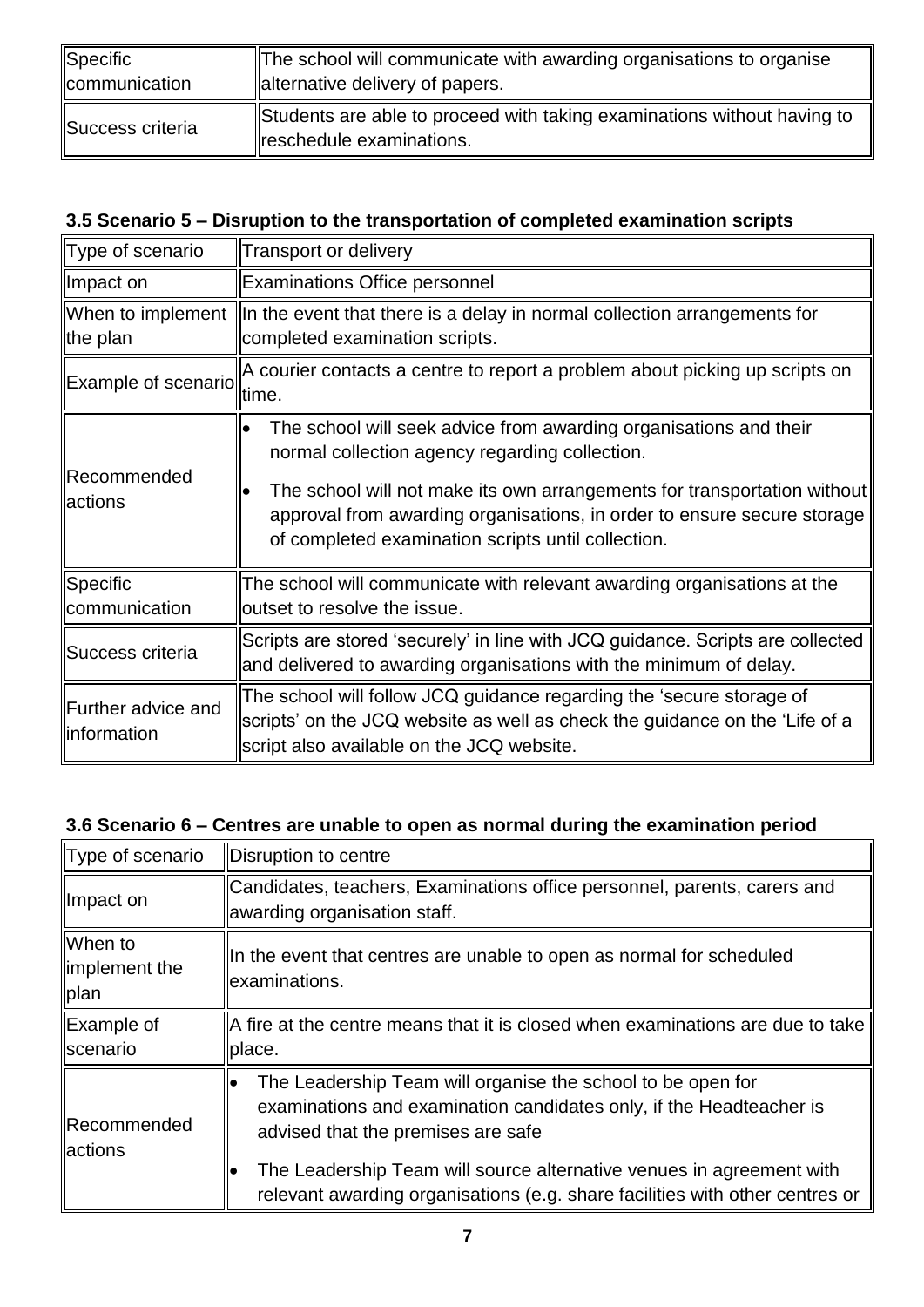|                           | use other public buildings if possible $-$ see Scenario 3.1).<br>The school will apply to awarding organisations for special consideration<br>for candidates where they have met the minimum requirements for this to<br>be the case.<br>The school will offer candidates an opportunity to sit any examinations<br>missed at the next available series, if possible.                                                                                                                                                                                                              |
|---------------------------|------------------------------------------------------------------------------------------------------------------------------------------------------------------------------------------------------------------------------------------------------------------------------------------------------------------------------------------------------------------------------------------------------------------------------------------------------------------------------------------------------------------------------------------------------------------------------------|
| Specific<br>communication | The school will inform each awarding organisation with which examinations<br>are due to be taken as soon as is possible if it is unable to open as normal for<br>lexaminations.                                                                                                                                                                                                                                                                                                                                                                                                    |
| Success criteria          | Students are able to take examinations in alternative venues in a timely way.                                                                                                                                                                                                                                                                                                                                                                                                                                                                                                      |
| llinformation             | The school covers the impact on examinations as part of its general planning<br>for emergencies. The responsibility for deciding whether it is safe for the<br>school to remain open lies with the head of centre, in this case, the<br>Further advice and Headteacher or other staff to be delegated by the Headteacher.<br>The Headteacher is responsible for taking advice, or following instructions,<br>from relevant local or national agencies in deciding whether they are able to<br>open and takes advice from DfE guidance on school closures on the<br>GOV.UK website. |

| 3.7 Scenario 7 – Assessment evidence is not available to be marked |  |
|--------------------------------------------------------------------|--|
|--------------------------------------------------------------------|--|

| Type of scenario                        | Marking                                                                                                                                                                                                                                                                                                                                                                                                                                                                            |  |  |
|-----------------------------------------|------------------------------------------------------------------------------------------------------------------------------------------------------------------------------------------------------------------------------------------------------------------------------------------------------------------------------------------------------------------------------------------------------------------------------------------------------------------------------------|--|--|
| Impact on                               | Candidates, teachers, school staff, parents, carers and awarding organisation<br>staff.                                                                                                                                                                                                                                                                                                                                                                                            |  |  |
| llWhen to<br>limplement the<br>plan     | In the event of large scale damage to, or destruction of, completed<br>examination scripts or assessment evidence before it can be marked.                                                                                                                                                                                                                                                                                                                                         |  |  |
| ∥Example of<br><b>Scenario</b>          | A fire at the centre destroys completed examination scripts.                                                                                                                                                                                                                                                                                                                                                                                                                       |  |  |
| <b>Recommended</b><br>lactions          | The school will request that awarding organisations generate candidate<br>marks for affected assessments based on other appropriate evidence of<br>candidate achievement, as defined by the awarding organisations in<br>consultation with the regulators and will ensure the collation and<br>submission of such evidence.<br>The school will offer candidates the opportunity to retake the assessment<br>that has been affected at a subsequent assessment window, if possible. |  |  |
| $\parallel$ Specific<br>llcommunication | It is the responsibility of Examinations Office personnel to communicate this<br>immediately to the relevant awarding organisation(s) and to work with the<br>Leadership Team to communicate subsequently to students and their parents<br>or carers.                                                                                                                                                                                                                              |  |  |
| Success criteria                        | Candidate marks are able to be generated (if possible) from existing                                                                                                                                                                                                                                                                                                                                                                                                               |  |  |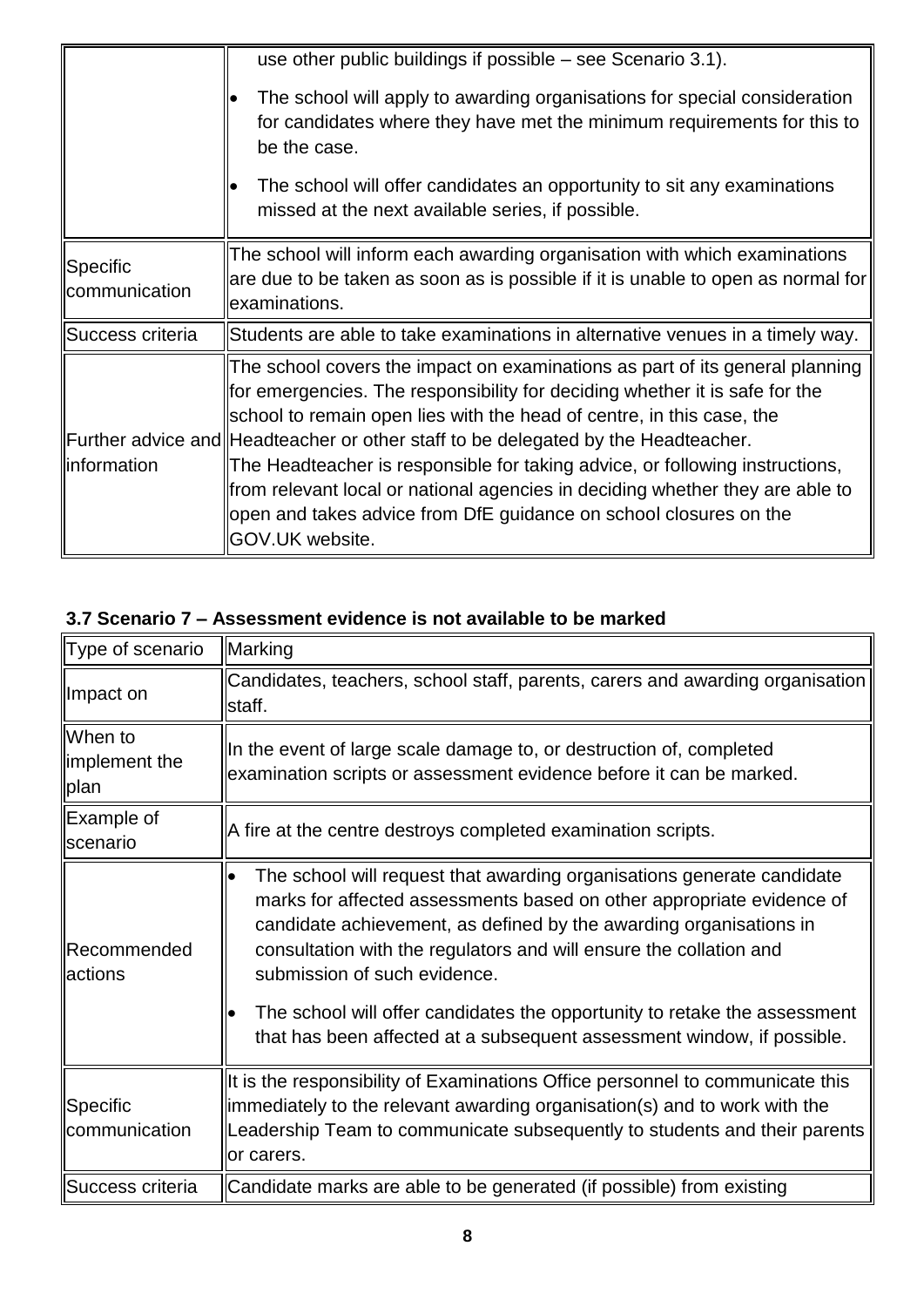|                                   | assessment materials.                                 |
|-----------------------------------|-------------------------------------------------------|
| Further advice<br>and information | To be sought from the relevant awarding organisation. |

#### **3.8 Scenario 8 – Centres are unable to distribute results as normal**

| Type of scenario                 | <b>Issuing results</b>                                                                                                                                                                                                                                                                                |  |
|----------------------------------|-------------------------------------------------------------------------------------------------------------------------------------------------------------------------------------------------------------------------------------------------------------------------------------------------------|--|
| ∥Impact on                       | Examinations Office personnel, school staff, candidates, parents and<br>carers.                                                                                                                                                                                                                       |  |
| plan                             | When to implement the ln the event that schools or colleges are unable to access or manage the<br>distribution of results to candidates.                                                                                                                                                              |  |
| Example of scenario              | A school or college is closed and therefore candidates are not able to<br>visit to find out their results.                                                                                                                                                                                            |  |
|                                  | The school Leadership Team will liaise with Examinations Office<br>personnel to take the following actions:<br>$\parallel$ Recommended actions $\parallel \bullet$ To make arrangements to access results at an alternative site.<br>To share facilities with other schools and colleges if possible. |  |
| Specific<br><i>communication</i> | The school will contact awarding organisations about alternative options.                                                                                                                                                                                                                             |  |
| Success criteria                 | Candidates receive results in a timely way.                                                                                                                                                                                                                                                           |  |

Any other disruption to examination processes will be managed by the school in a similar way:

- The school will take responsibility for communicating with examination candidates and their parents/carers promptly, as well as take responsibility for providing electronic or hard copy updates as required and in line with normal practice in similar crisis contexts.
- The Examinations Office personnel will take responsibility for liaising promptly with awarding bodies and working with the Leadership Team to manage recommended actions and the follow-up that is required to ensure that students receive their results and their qualifications.

#### **4. Summary of responsibilities in the event of disruption to examinations**

| Awarding organisations are responsible<br>$\ $ for:                            | The school, acting as an Examination centre is<br>responsible for:                          |
|--------------------------------------------------------------------------------|---------------------------------------------------------------------------------------------|
| Offering advice regarding communication<br>with candidates, parents and carers | Communicating with candidates, parents and<br>carers                                        |
|                                                                                | Preparing plans for any disruption to examinations<br>as part of general emergency planning |
| Ensuring centres receive examination<br>materials for scheduled examinations   | Preparing candidates for examinations                                                       |
|                                                                                | Ensuring examinations and assessments are taken                                             |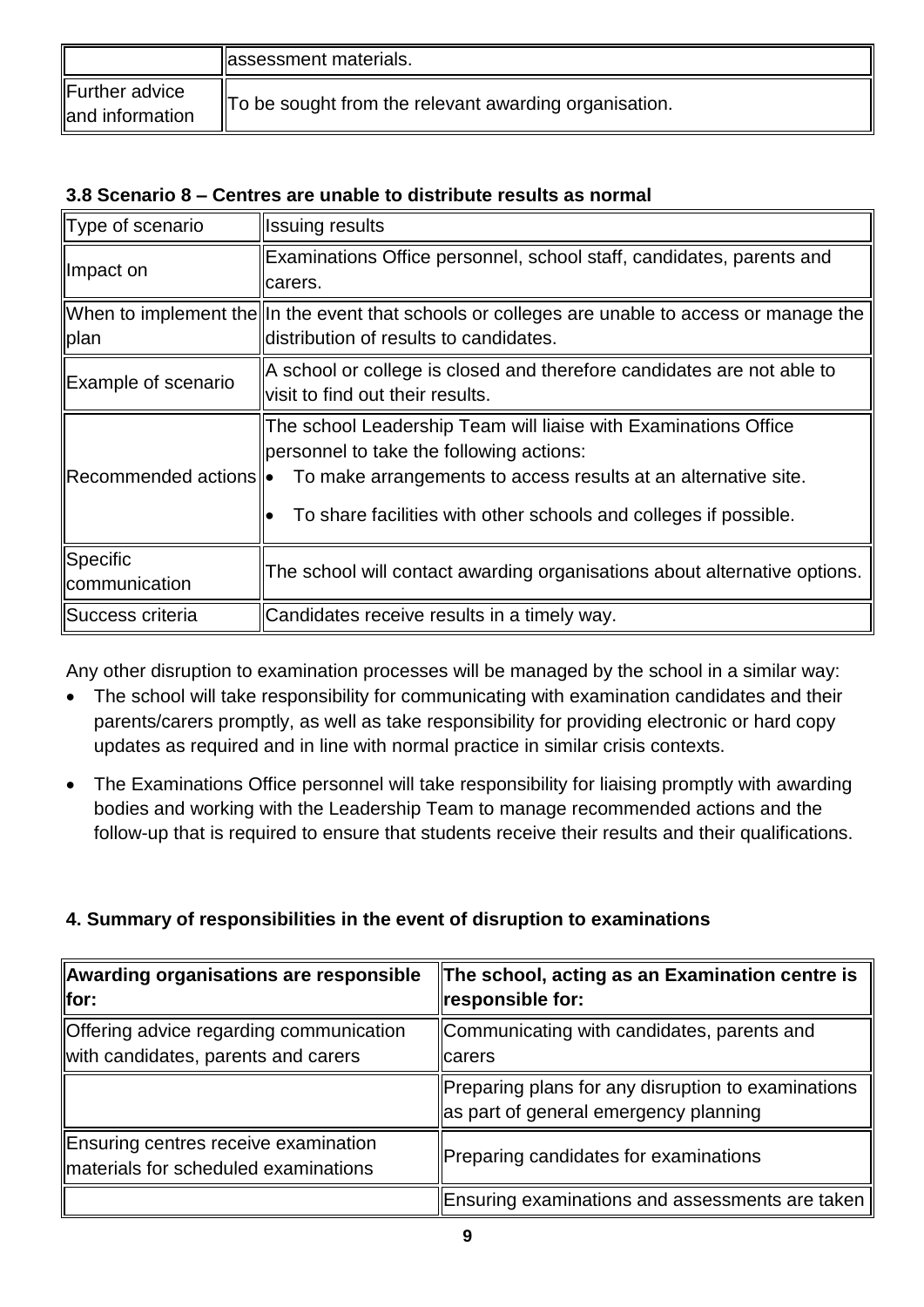| Awarding organisations are responsible<br>for:                                                                                                           | The school, acting as an Examination centre is<br>responsible for:                                                                                                                     |
|----------------------------------------------------------------------------------------------------------------------------------------------------------|----------------------------------------------------------------------------------------------------------------------------------------------------------------------------------------|
|                                                                                                                                                          | under the conditions prescribed by awarding<br>organisations                                                                                                                           |
|                                                                                                                                                          | Ensuring, where relevant, that assessment<br>materials and candidate work are stored under<br>secure conditions                                                                        |
|                                                                                                                                                          | Deciding whether the school buildings and<br>premises can open for examinations as scheduled<br>and informing relevant awarding organisations if<br>the centre is unable to open       |
| Advising centres on possible alternative<br>examination arrangements and declining or<br>approving proposals for alternative<br>examination arrangements | Exploring the opportunities for alternative<br>arrangements if the school cannot open for<br>examinations and agreeing such arrangements<br>with the awarding organisations            |
| Evaluating and declining or approving<br>requests for special consideration                                                                              | Judging whether candidates meet the requirements<br>for special consideration as a result of any<br>disruption and submitting these requests to the<br>relevant awarding organisations |
|                                                                                                                                                          | Assessing and liaising with awarding organisations<br>in the event of disruption to the transportation of<br>papers                                                                    |
| Marking, moderating and grading candidate<br>work                                                                                                        |                                                                                                                                                                                        |
| Issuing results to centres on scheduled<br>dates                                                                                                         | The distribution of examination results to<br>candidates                                                                                                                               |
| Advising UCAS and CAO about any delays<br>that may impact on their deadlines                                                                             |                                                                                                                                                                                        |
| Making a post results service available                                                                                                                  | Offering a post results service                                                                                                                                                        |

#### **Examinations contingency day**

The Summer examination series usual includes an examination "contingency" day, arranged by the Joint Council for Qualifications (JCQ) on behalf of all of the examination awarding bodies and which applies to all students taking GCSE and A-Level (or equivalent) examinations. The examination contingency day has been put in place to be used in the event of "sustained national or local disruption" during the examination period, such as the tragic events of the Manchester attacks and the Grenfell Tower fire. In these circumstances, the awarding bodies whose examinations are running at this time will have the option to postpone their examination and to rearrange it at a later date (on the contingency day), so that students affected by the incident have a fair and equal chance to gain their qualifications.